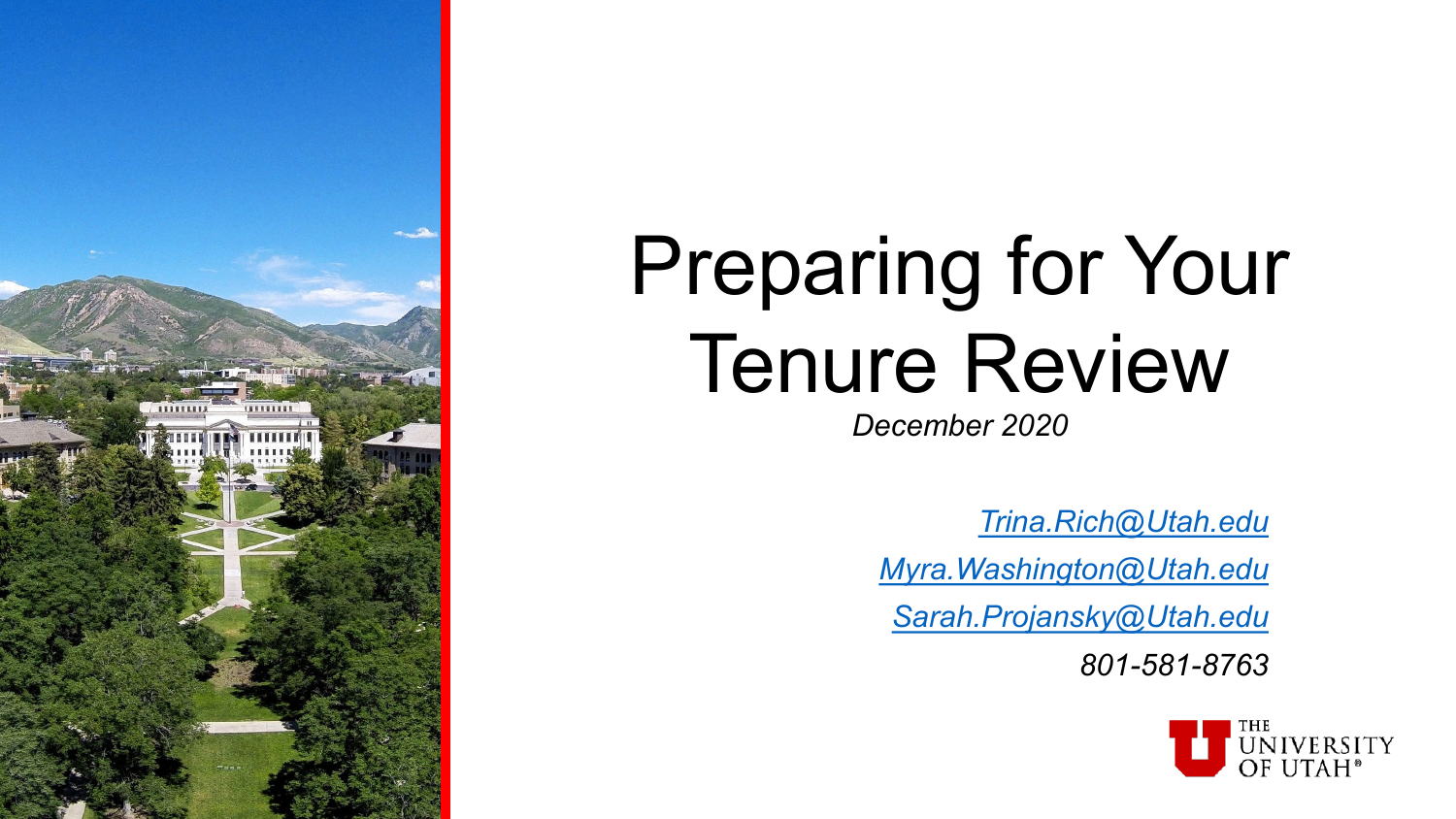**Introductions** 

### **→ The Series**

Tenure Audiences CVs in Small Groups CV Tips CV Work Session CV Wrap Up Timeline Planning Timeline Wrap Up Workshop Wrap Up

### Preparing for Your Tenure Review Series

- 1. CV & Timeline Plan
	- Today!
- 2. The File
	- Early Spring 2021
- 3. [one-on-ones with Myra]
	- Reach out to schedule, as needed
		- Melissa.Dowdle@Utah.edu
- 4. Personal Statements
	- Mid-Spring 2021

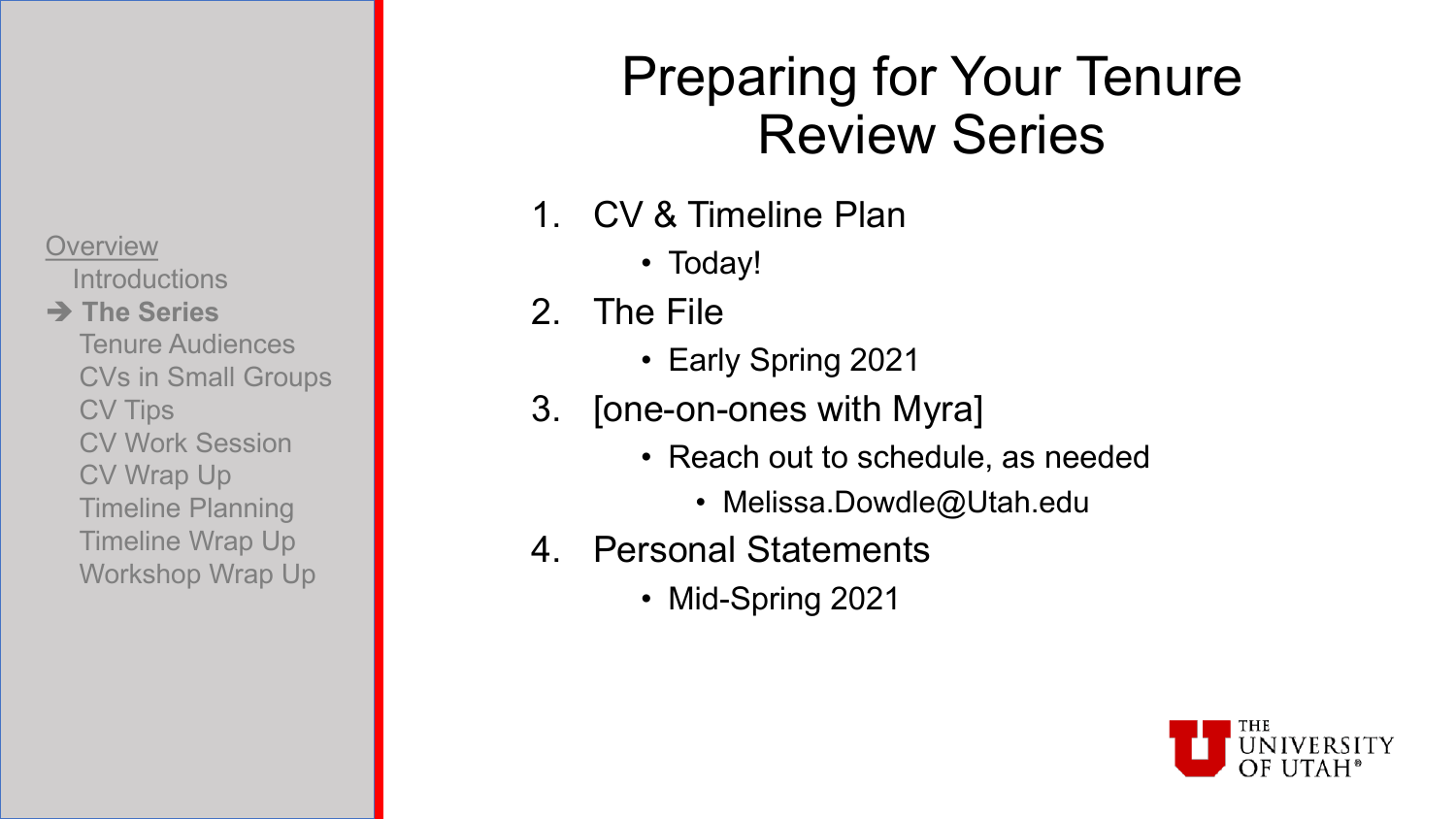**Introductions** The Series

**→ Tenure Audiences** CVs in Small Groups CV Tips CV Work Session CV Wrap Up Timeline Planning Timeline Wrap Up Workshop Wrap Up

# Tenure File Audiences

- 1. [Shared-appointment Unit] (by October 5)
- 2. [Subcommittee]
- 3. **Department/School RPT Advisory Committee** (October)
- 4. **Chair or Director** (Late October)

*You have an opportunity to respond*

- 5. **College RPT Advisory Committee** (Mid-November)
- 6. **Dean** (December/Early-January)

*You have an opportunity to respond*

- 7. [UPTAC: 1- or 2-Department College/School *and* any "nos"]
- 8. **SVP** (April-ish)

*You have an opportunity to appeal (see University Regulation 6- 303)* UNIVERSITY

9. President (decider)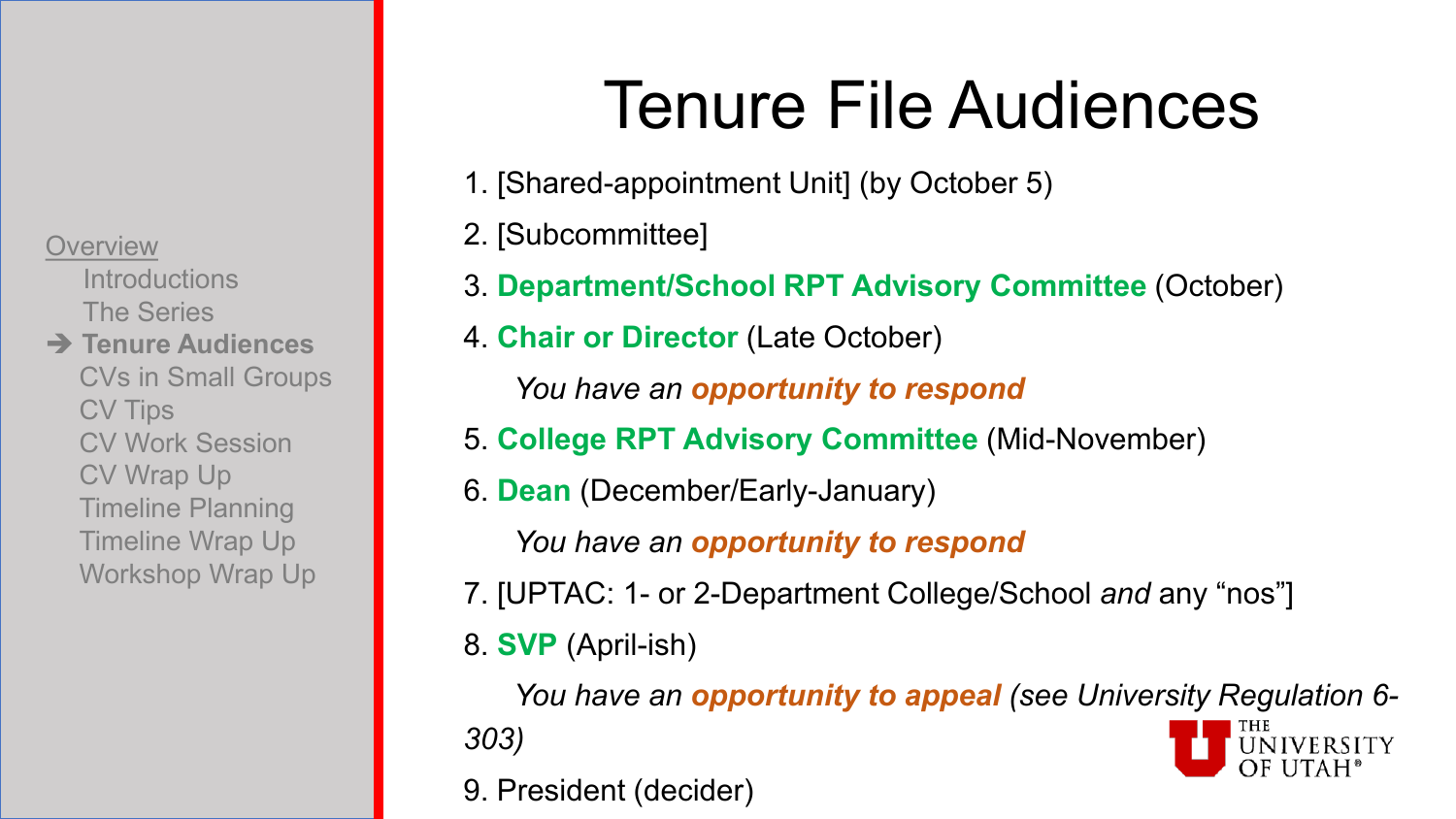**Introductions** The Series Tenure Audiences CVs in Small Groups CV Tips CV Work Session CV Wrap Up Timeline Planning Timeline Wrap Up Workshop Wrap Up

## Introductions

### In any order, tell us:

- Who you are in your department.
- How anxious you are about tenure, on a scale from 1-10 (10 being very anxious)

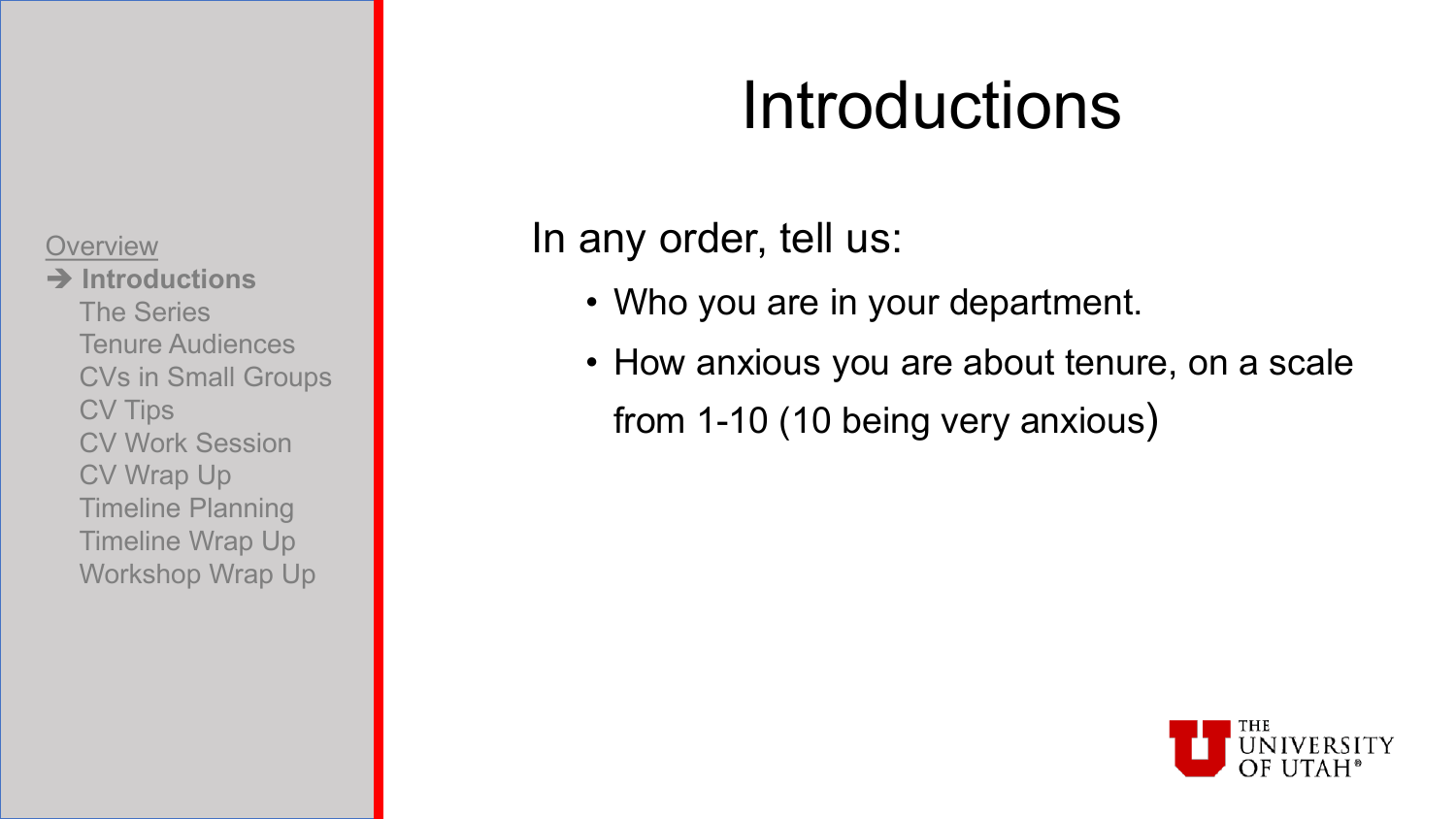**Introductions** The Series TenureAudiences **→ CVs in Small Groups** CV Tips CV Work Session CV Wrap Up Timeline Planning

Timeline Wrap Up

Workshop Wrap Up

# CV Small Groups

- 1. Read each groupmate's CV quickly.
- 2. Note strengths that jump out at you.
	- in the CV itself
	- in the preparation for tenure
- 3. Note any opportunities for improvement.
	- in the CV itself
	- in the preparation for tenure
- 4. Discussion

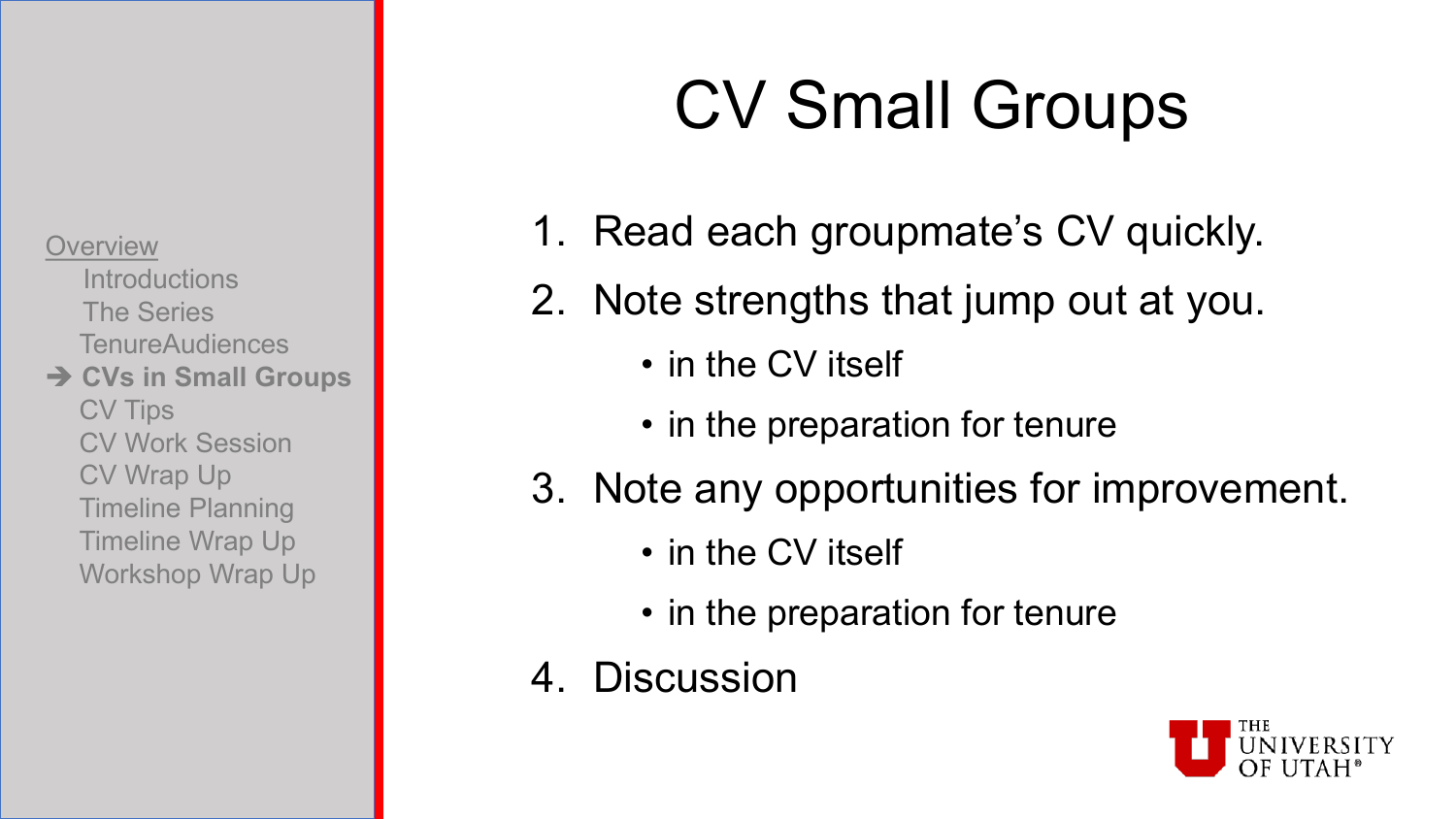**Introductions** The Series Tenure Audiences CVs in Small Groups

### **→ CV Tips**

CV Work Session CV Wrap Up Timeline Planning Timeline Wrap Up Workshop Wrap Up

# CV Tips

- Use official categories: education, employment, research, teaching, service
	- [department might have a required structure]
- create subcategories, if appropriate to your discipline/you
- categories/entries should emphasize achievement (not information):
	- e.g., course title rather than course numbers
- Think about audience
	- E.g., write out acronyms, include dates, 12-point font, 1.0-inch or 1.5-inch margins, consistent font/formatting, page numbers, venues
- Don't use forthcoming.
	- Instead use: in press, accepted/under contract, revise & resubmit, under review, submitted, in progress
- Clarify your role in collaborative work
- Don't include: non-competitive grants, graduate school activities (?)
- Don't pad, repeat/duplicate, stretch the truth, hide by omission, or lie
- Date your CV

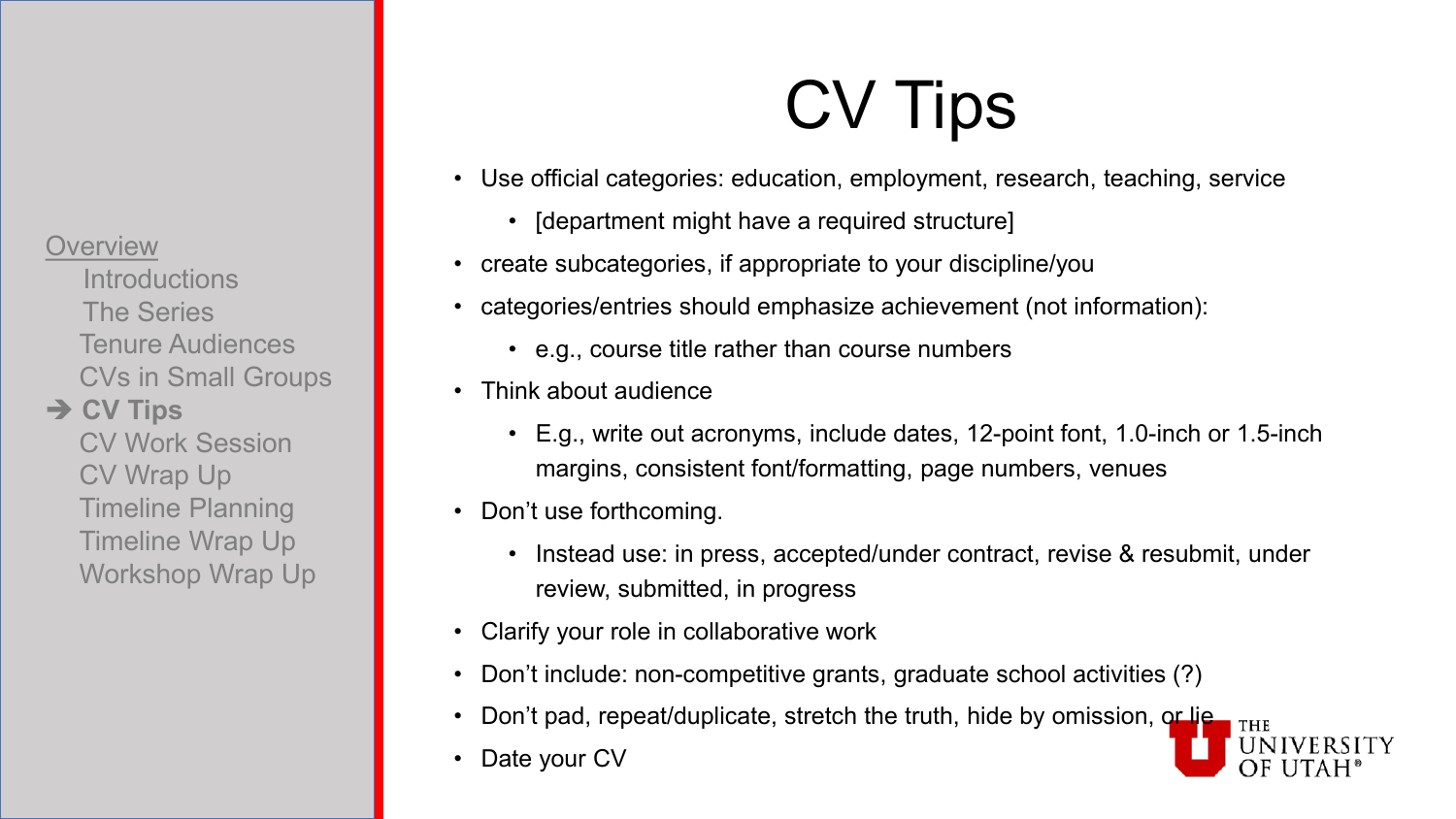- **Introductions** The Series Tenure Audiences CVs in Small Groups CV Tips
- **→ CV Work Session** CV Wrap Up Timeline Planning Timeline Wrap Up Workshop Wrap Up

### Individual Work Session

### **and Q&A**

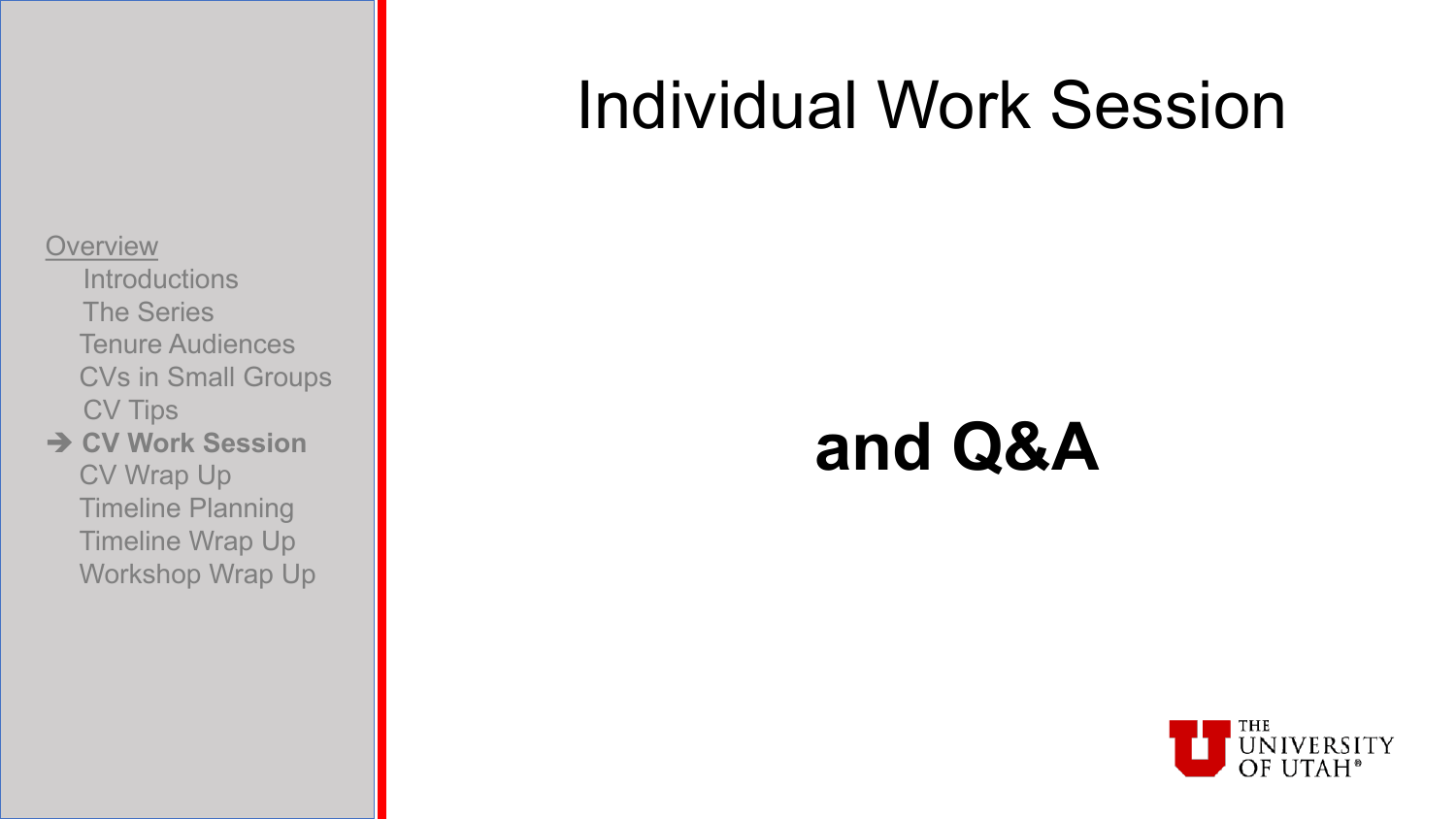## CV Wrap Up

#### **Overview**

- **Introductions** The Series Tenure Audiences CVs in Small Groups CV Tips CV Work Session
- **→ CV Wrap Up** Timeline Planning Timeline Wrap Up Workshop Wrap Up

# State one important thing you learned about CVs

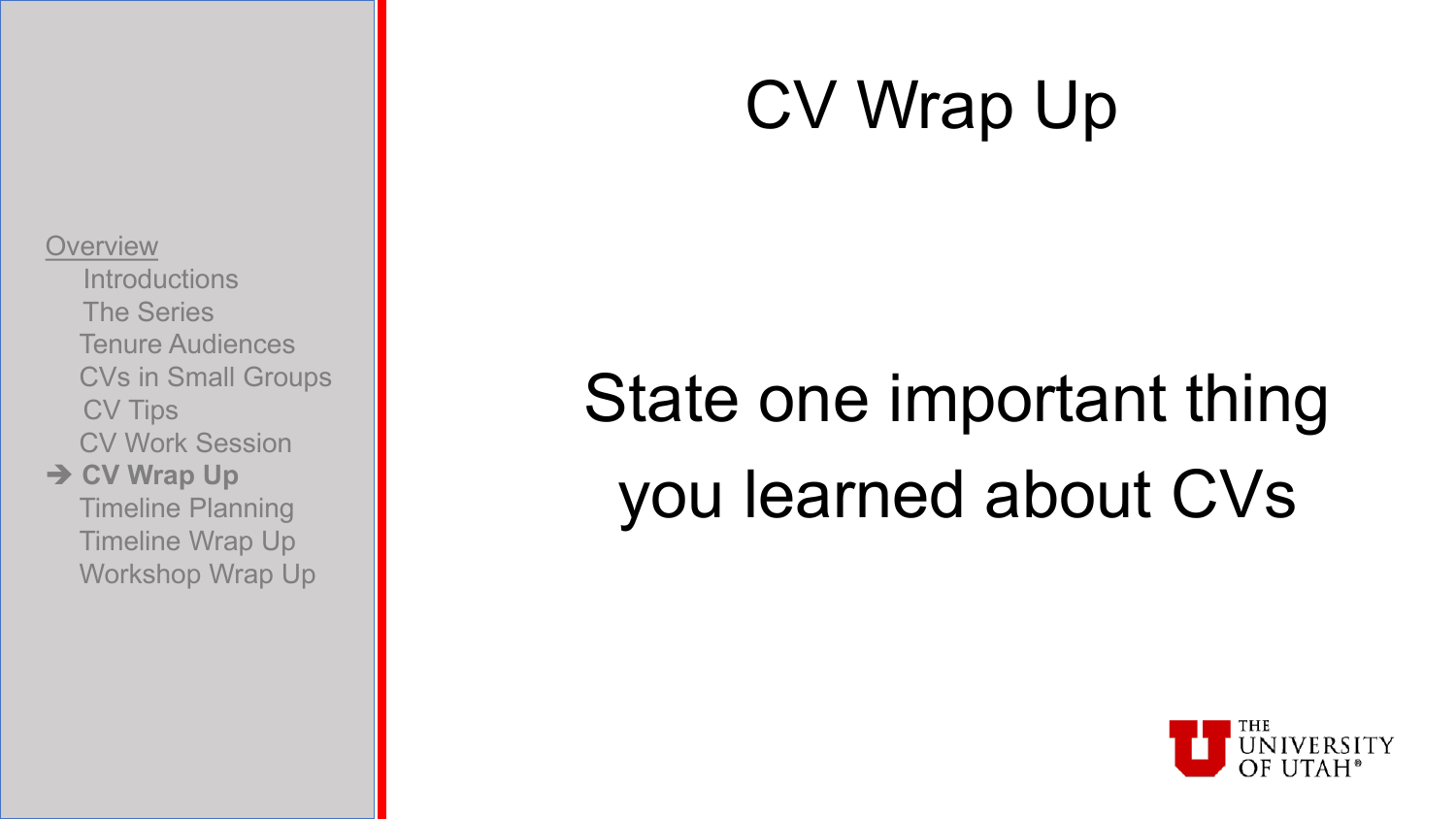**Introductions** The Series Tenure Audiences CVs in Small Groups CV Tips CV Work Session CV Wrap Up

**→ Timeline Planning** Timeline Wrap Up Workshop Wrap Up

## Timeline Planning Exercise

Tenure File Research **Teaching Service** Self-Care Other responsibilities Suggestions from previous reviews Where are you in relation to previous reviews?

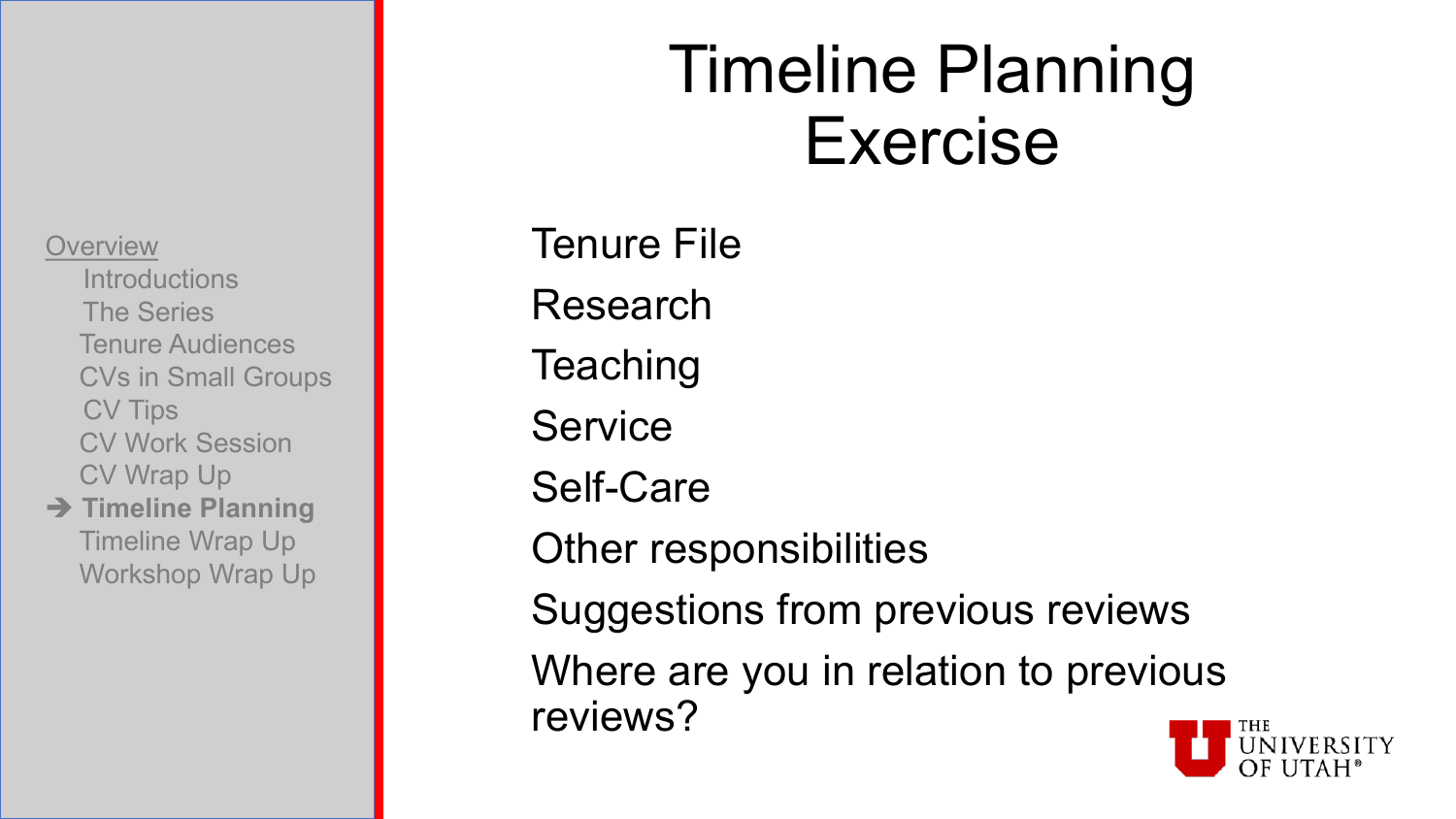## Timeline Wrap Up

#### **Overview**

- **Introductions** The Series Tenure Audiences CVs in Small Groups CV Tips CV Work Session CV Wrap Up Timeline Planning
- **→ Timeline Wrap Up** Workshop Wrap Up

## **and Q&A**